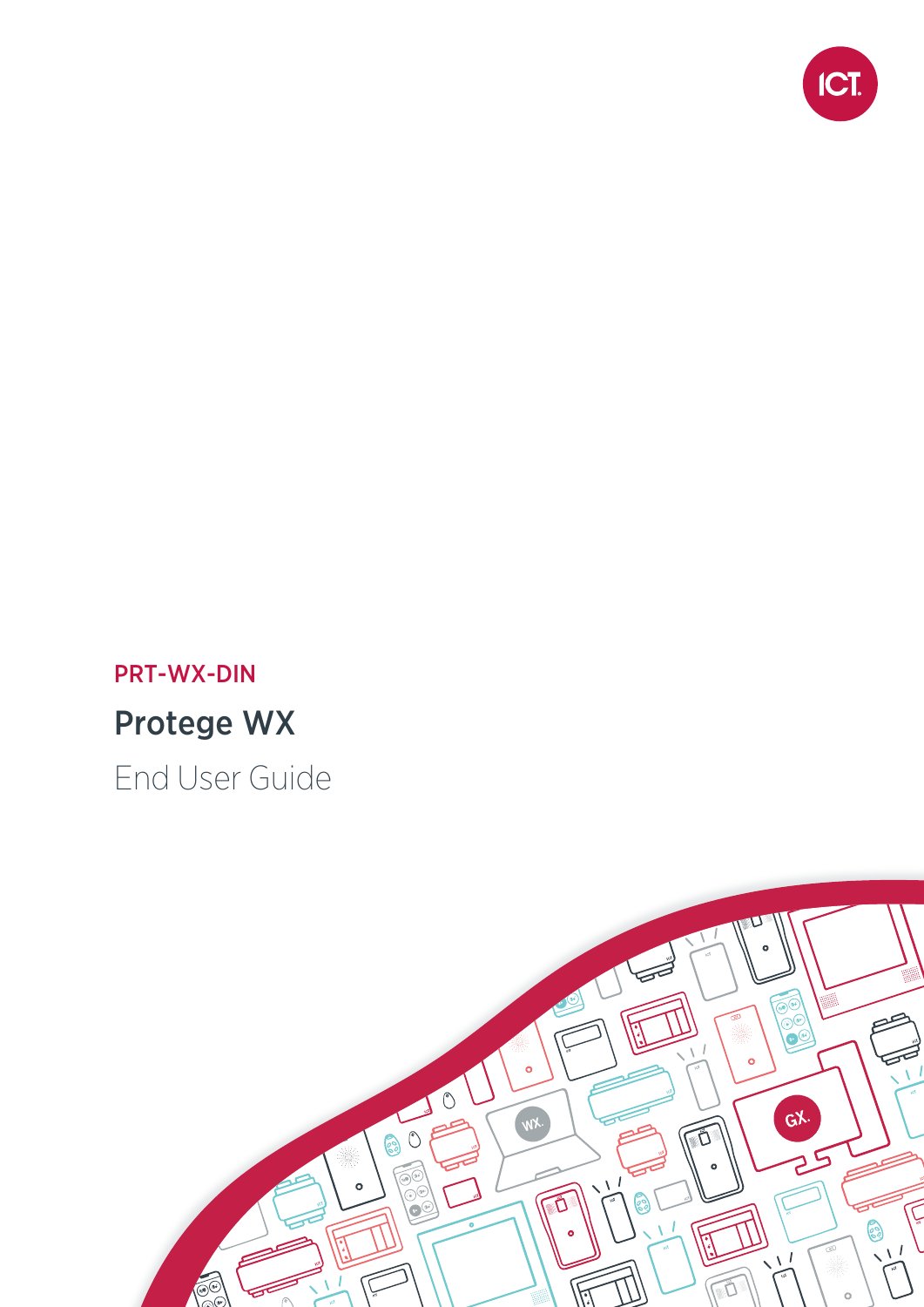The specifications and descriptions of products and services contained in this document were correct at the time of printing. Integrated Control Technology Limited reserves the right to change specifications or withdraw products without notice. No part of this document may be reproduced, photocopied, or transmitted in any form or by any means (electronic or mechanical), for any purpose, without the express written permission of Integrated Control Technology Limited. Designed and manufactured by Integrated Control Technology Limited, Protege® and the Protege® Logo are registered trademarks of Integrated Control Technology Limited. All other brand or product names are trademarks or registered trademarks of their respective holders.

Copyright © Integrated Control Technology Limited 2003-2022. All rights reserved.

Last Published: 20-Jun-22 03:27 PM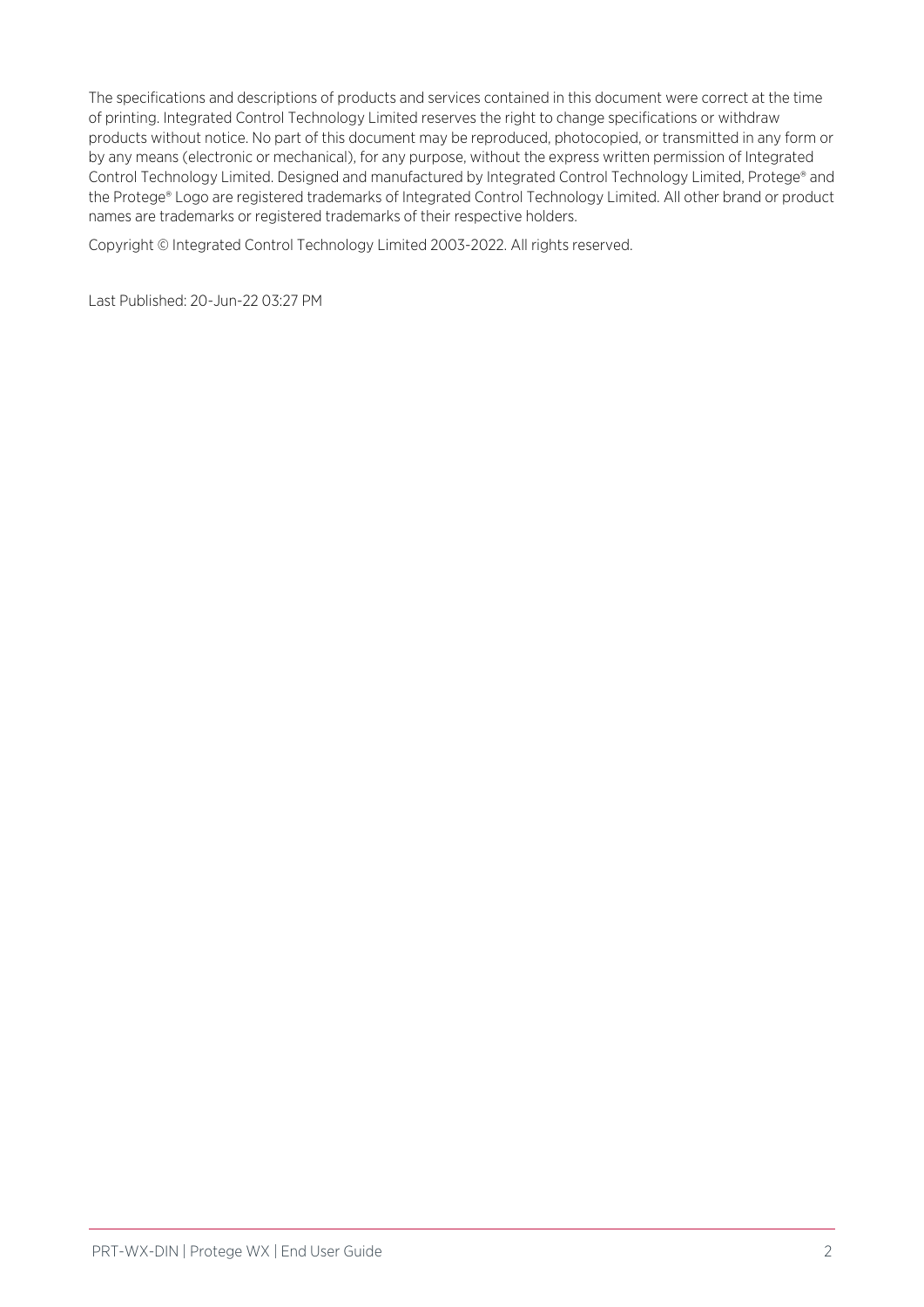# **Contents**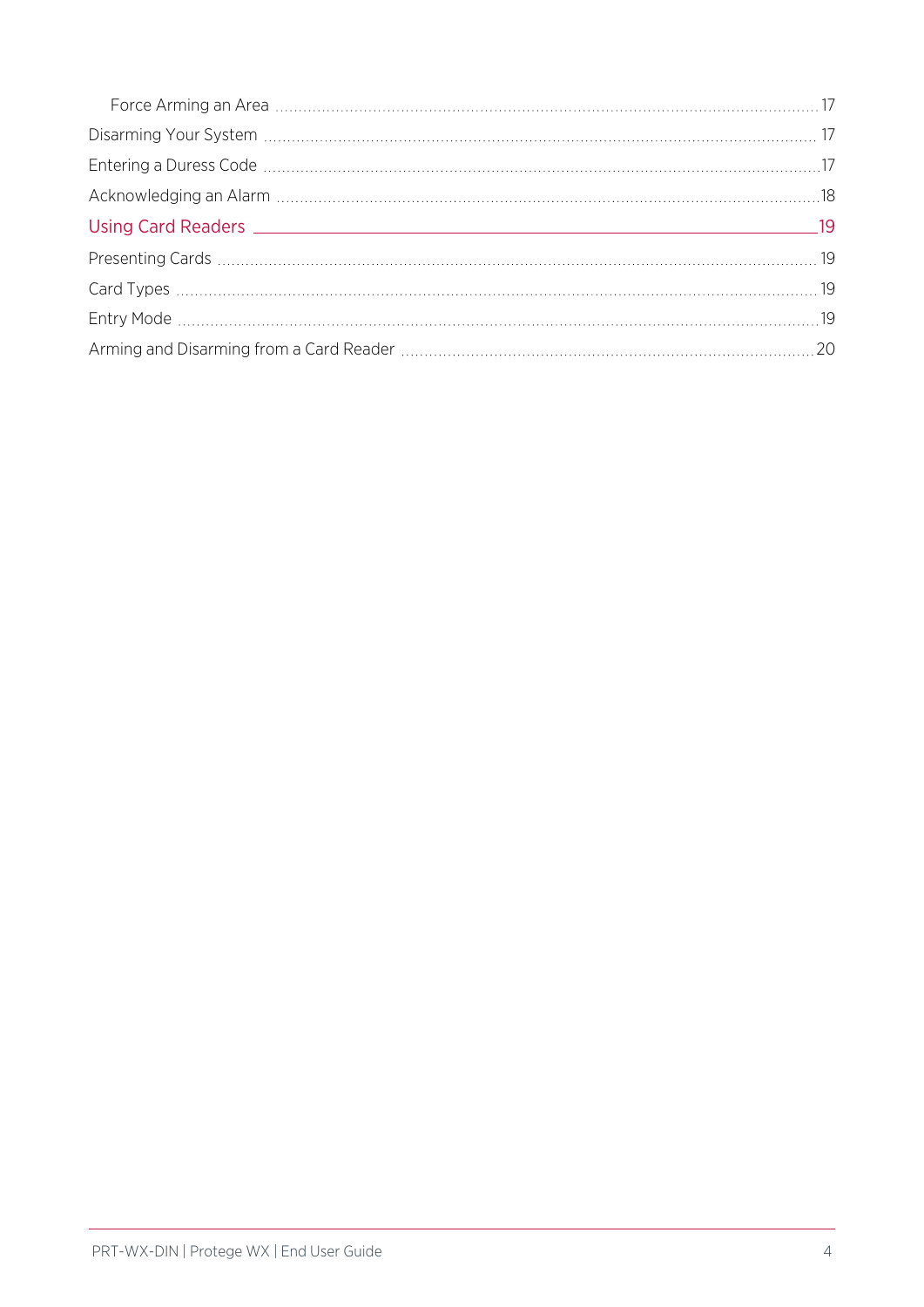# <span id="page-4-0"></span>Understanding your Protege WX System

Protege WX is a flexible web-based system that allows you to program, monitor and control a site from any smartphone, tablet or computer with a fixed or mobile network connection. It combines access control, alarm intrusion, and automation and control, all into one unified package.

The system can include a number of components:

- The **Protege WX controller** which is the central processing unit of the system. The controller will be mounted in an out of the way area such as a utility room or cupboard, and in most circumstances there is no reason for anyone but your security professional or property manager to require physical access to this unit.
- Various **detection sensors** (referred to as *inputs*) such as motion detectors or door contacts which are connected to the controller. If your system is armed and a sensor is activated, the input is 'opened' and sends a signal to the controller to trigger an alarm. A siren or other alarm device is activated, and the controller automatically transmits these details to your monitoring station or guardhouse. Entering your access code and disarming the system will turn off the alarm.
- One or more **keypads** which are used to arm/disarm the system and display the current system status. Each keypad will typically be located in a convenient location inside your premises, close to the exit-entry door.
- <span id="page-4-1"></span>• One or more **card readers** which are used to provide access control for the door(s) in your building.

### Before You Begin

The flexibility of the Protege system allows an integrator to program functionality and system behavior to suit the needs of the site. This guide is aimed at explaining the most common settings.

<span id="page-4-2"></span>Your system may behave differently depending on how your integrator has programmed it. Check with your installer for further operating instructions.

## Signing In

To access the system after the initial setup you need to sign in with a valid operator username and password.

1. Open a web browser and enter the controller's IP address, with the prefix https:// (e.g. https://192.168.1.2).

If you cannot access the controller with this URL, remove the https:// prefix (e.g. 192.168.1.2).

- 2. If you are presented with a security warning when accessing the HTTPS web page, use the advanced options to proceed to the controller web page.
- 3. The **Sign In** window is displayed.
- 4. Enter your operator Username and Password.
- 5. Click Sign In.

Repeatedly entering incorrect passwords at the sign in window forces a login stand down. Three consecutive incorrect attempts will result in the sign in process being locked for 5 seconds. If another three attempts fail, the sign in process is locked for 60 seconds between all subsequent attempts until a valid login is made. It is not possible to configure the length of time for the login stand down.

One-door controllers may require additional steps to access the web interface. For more [information,](#page-5-0) see Browsing to One-Door [Controllers](#page-5-0) (next page).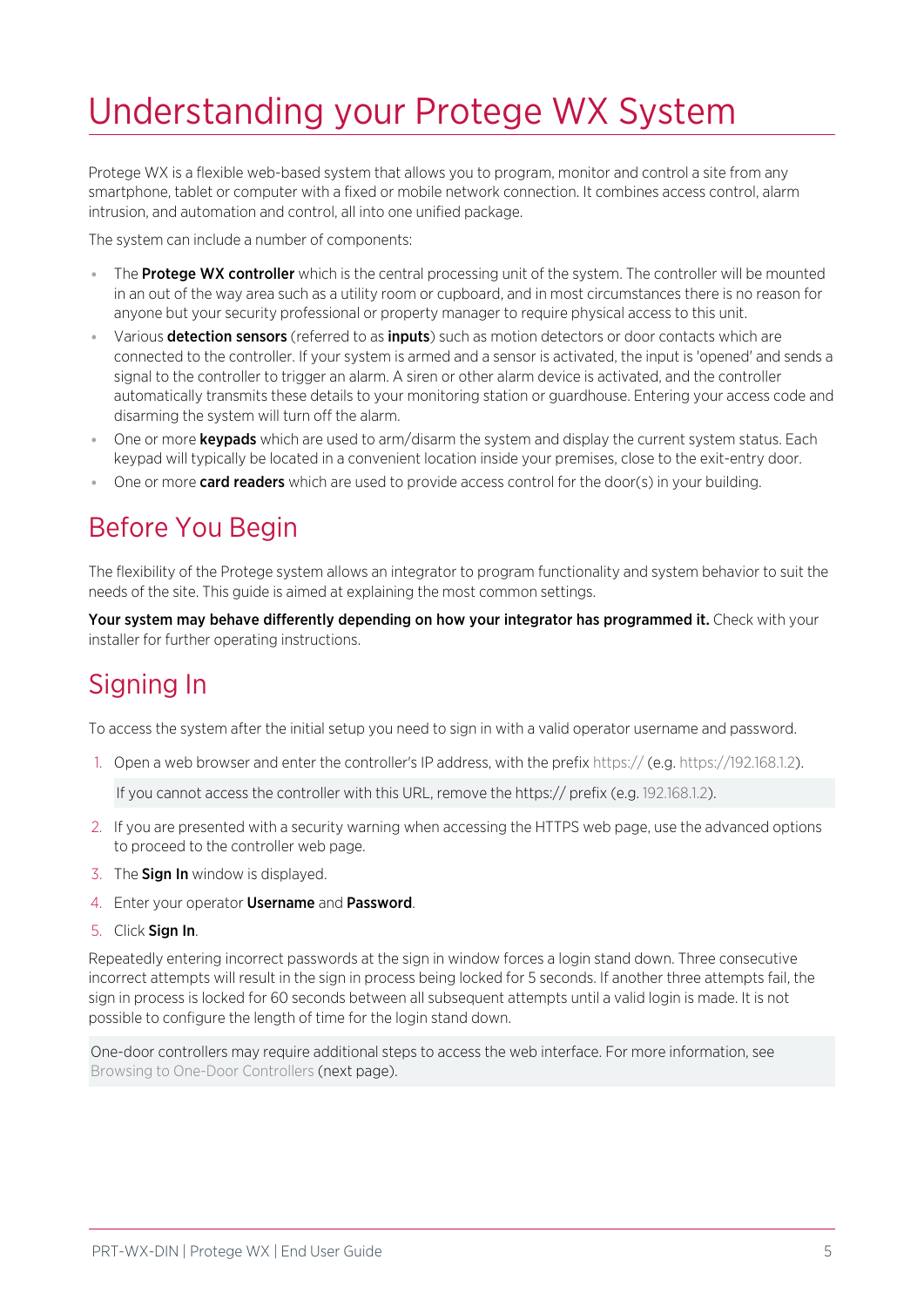### <span id="page-5-0"></span>Browsing to One-Door Controllers

One-door controllers use an older hardware type which does not support more recent security protocols and cipher suites. This means that any one-door controller with a security certificate installed is not trusted by modern web browsers. Most web browsers will not allow users to access the web interface pages of these controllers, even if users trust the site and accept the risk.

If you have a one-door controller, you may see one of the following errors when you attempt to access the web interface:

- Chrome: "This site can't be reached"
- **Edge:** "Hmmm... can't reach this page"
- Firefox: "Secure Connection Failed" (PR\_END\_OF\_FILE\_ERROR)

In this situation the recommended solution is to allow access to the controller's web interface by creating a Firefox profile with downgraded security.

To avoid security vulnerabilities it is recommended to use this profile only for accessing one-door controllers.

- 1. Download and install Firefox from the Mozilla [website](https://www.mozilla.org/en-US/firefox/new/) if you do not already have it.
- 2. Open Firefox, type **about:profiles** into the URL bar and press **Enter**.
- 3. Click Create a New Profile to open the wizard.
- 4. Click Next.
- 5. Enter a descriptive profile name (e.g. Controller).
- 6. Click Finish.
- 7. Click Launch profile in new browser.

You can return to the **about:profiles** page at any time to switch between profiles or set a default profile.

- 8. In the new browser, type **about: config** into the URL bar and press **Enter**.
- 9. Click Accept the Risk and Continue.
- 10. In the search bar, enter security.tls.version.enable-deprecated.
- 11. By default this is set to false. Click the toggle button on the right to set it to true.
- 12. Attempt to browse to your controller on https://192.168.1.2 (use your controller's configured address if it has been changed from the default). Firefox will report that there is a potential security risk, because the controller has a self-signed certificate.
- 13. Click Advanced...
- 14. Click Accept the Risk and Continue.
- 15. The browser will present the controller's login screen. In future, you should be able to browse to this controller using this Firefox user profile.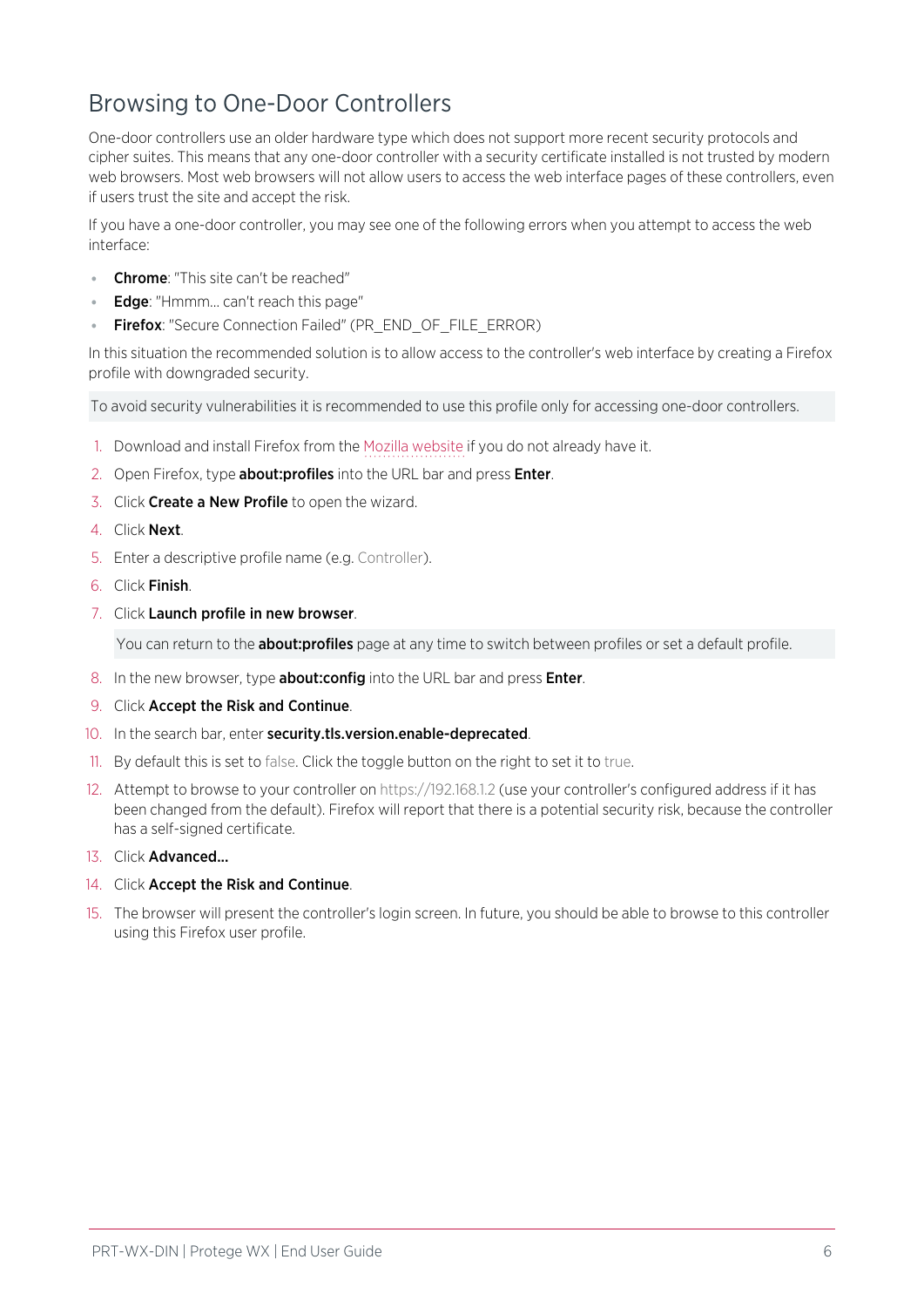# <span id="page-6-0"></span>Managing Users

A user is a person that requires access to the facility being controlled by the system. Each user has unique credentials, such as access cards and PIN codes, which they can use to unlock doors and disarm the alarm system.

Access levels are used to control what users can do, where they can go, and when they can do these things.

<span id="page-6-1"></span>There are several methods for creating users. This guide describes the steps for adding users from the Users menu. For instructions on using alternative methods, talk to your installer.

# Adding a User

- 1. Navigate to Users | Users, then click Add.
- 2. Enter a First Name and Last Name for the user.
- 3. Enter a PIN Code. This is the number the user must enter when logging in to a keypad or accessing a door that requires PIN credentials.
- 4. Enter the user's credential(s) by typing the relevant facility and card numbers into the available fields. Each user can have up to 8 card numbers assigned. Multiple card numbers allow the same user to have multiple credentials (such as cards, fobs, mobile credentials and wireless remotes), without the need to program duplicate user records.
- 5. Select the **Access Levels** tab to add the required access level(s) to the user. When the user performs an action, the system checks the access level(s) to ensure the user has the relevant permissions to perform the requested action.

For more [information,](#page-6-3) see Creating an Access Level (below).

- 6. Click Add, select the relevant access level(s), and click OK.
- <span id="page-6-2"></span>7. Click the **Save** button in the toolbar to save the new user. Now the user can use their assigned credentials and PIN to gain access to doors, and arm and disarm the system from a keypad.

## Setting Start and Expiry Dates (Optional)

Each user can be assigned access for a defined period by checking the **Start** and/or **Expiry** options and setting a date and time.

This allows you to issue and send out cards prior to access being enabled, such as for employees who have not started yet. You can also set credentials to automatically expire, for example when a contractor is due to finish on a set date.

## <span id="page-6-3"></span>Creating an Access Level

- 1. Navigate to Users | Access Levels, then click Add.
- <span id="page-6-4"></span>2. Enter a **Name** for the access level and click **Save**.

### Adding Doors to an Access Level

Doors and door groups define which doors a user has access to, and the schedule that determines when. Most likely your installer has already programmed the doors required for your site.

Door groups are typically used on sites that have a large number of controlled doors. For smaller sites, it is common to use individual doors. Depending on how your installer has set up your system, you may or may not have door groups.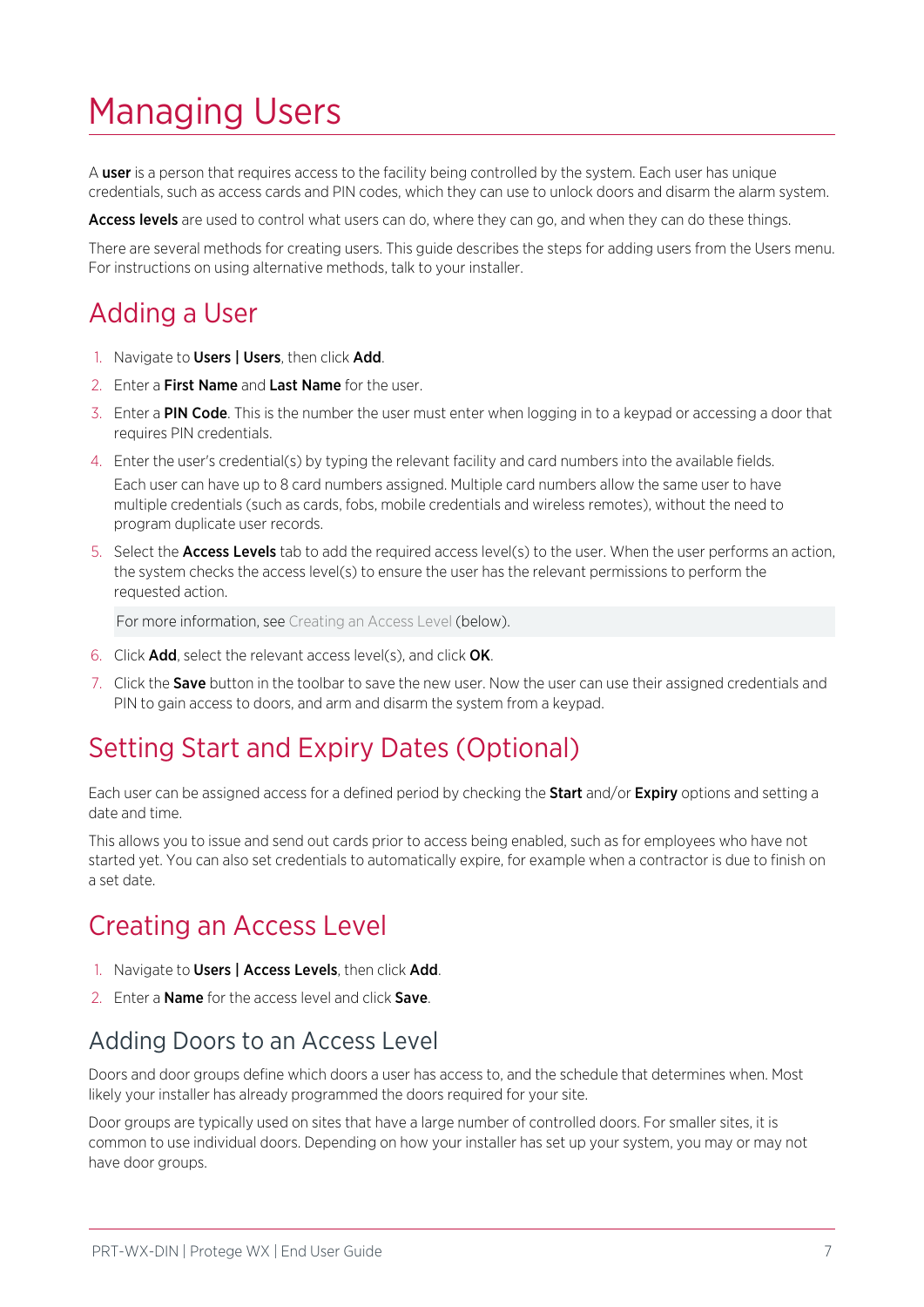#### To Add Doors to an Access Level:

- 1. Select the **Doors** or **Door Groups** tab and click **Add**.
- 2. Choose the relevant doors or door group and click OK.
- 3. Set the **Schedule** to be applied. By default, the schedule is set to Always, meaning access to the selected doors is permitted at all times. You can assign a schedule to restrict access to the door(s) to the period set in that schedule. For example, you may limit access to an office so it can only be entered during office hours.
- <span id="page-7-0"></span>4. Save your changes.

### Adding Areas to an Access Level

Area groups are assigned to an access level and are used to control the areas that a user can arm and disarm.

If advanced mode is enabled, the Area Groups within an Access Level are separated into Arming Area Groups and **Disarming Area Groups**, enabling you to differentiate between the areas a user is allowed to arm or disarm. For example, cleaners may be allowed to arm an area but not disarm it.

#### To Add an Area Group to an Access Level:

- 1. Select the **Area Groups** tab and click **Add**.
- 2. Choose the relevant Area Group and click OK.
- 3. Set the **Schedule** to be used. By default, the schedule is set to Always, meaning users can arm/disarm areas within that group at all times. You can assign a schedule to restrict arming and disarming to the period set in the schedule. For example, you may not wish an employee to be able to disarm an area outside of their normal working hours.
- 4. Save your changes.

<span id="page-7-1"></span>For information on programming area groups, refer to the Protege WX Programming Reference Manual or ask your installer.

## Deleting Users

You can easily delete user records that are no longer required.

Simply select the record(s) to be deleted, then click the Delete button on the toolbar.

<span id="page-7-2"></span>Important: Deleting a user removes all reference to that user from the event log. The recommended method for removing an active user is to first disable them (see below) until their events are no longer required.

# Disabling Users

The **Disable User** setting (found under the **Options** tab) removes access immediately while still retaining the user record and its details. This is ideal for removing access temporarily, such as when staff are away on extended leave, or removing access while still retaining the user information.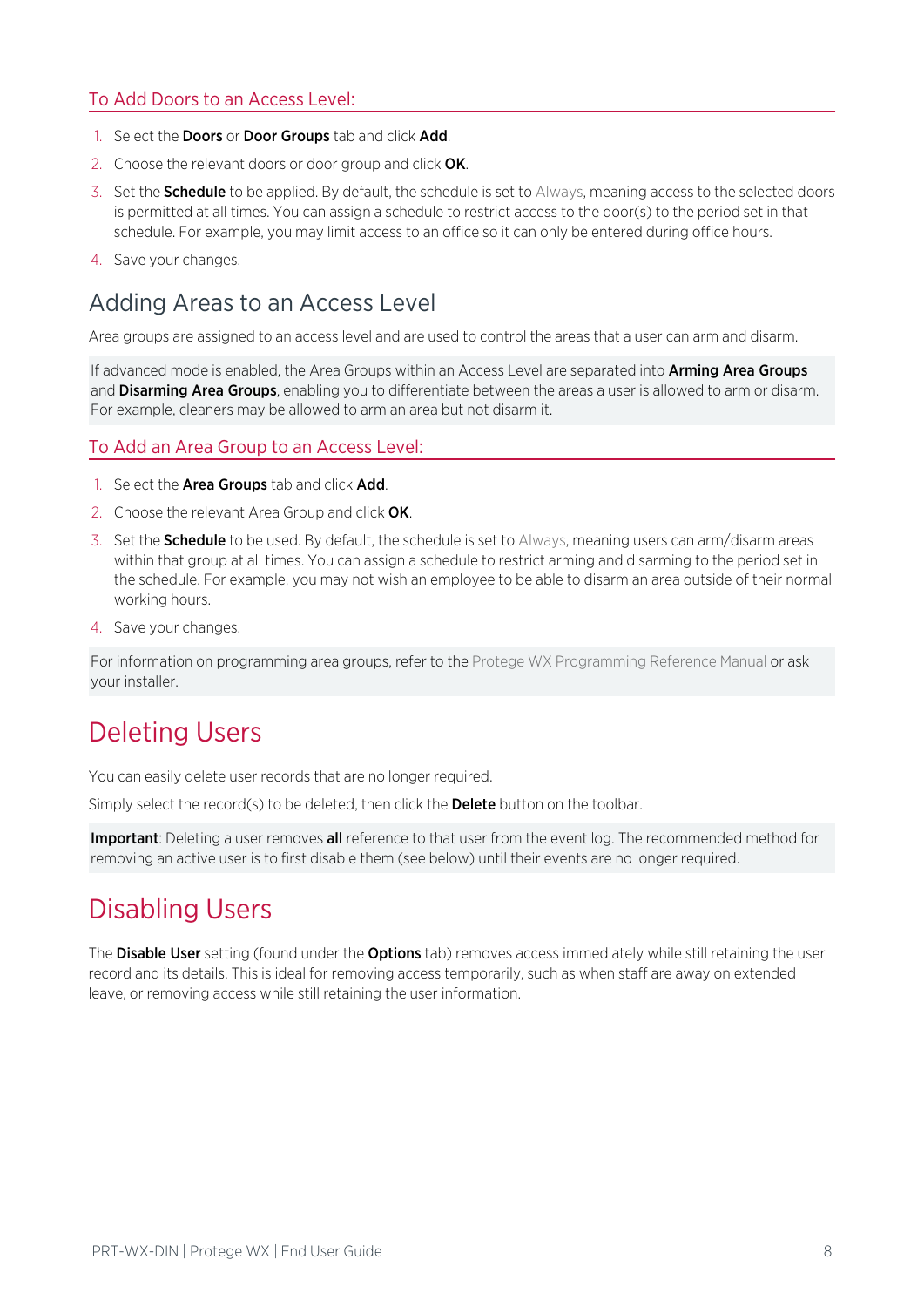# <span id="page-8-0"></span>Configuring Schedules and Holidays

Schedules are defined timeframes that enable a function or access level to operate only within certain specified periods. They can be used to control when a user can gain access, unlock doors automatically, arm or disarm areas at certain times, turn devices on and off or change the way they behave at certain times of day. Schedules are central to automating access control and intrusion detection within the Protege system.

As schedules are commonly used to control access or secure areas it is a common requirement to have the schedule behave differently on a holiday. This is achieved by adding holiday groups which are then used to prevent (or allow) periods within a schedule to function during the holiday duration.

Once a schedule is programmed it will always be either valid or invalid. When it becomes valid, items that are programmed to depend on that schedule become active. For example:

- . An access level will only grant access when its **operating schedule** is valid
- A door will unlock when its **unlock schedule** becomes valid
- **An output will turn on when its activation schedule** becomes valid

<span id="page-8-1"></span>This section provides some useful programming tips for programming schedules effectively.

# Creating Holiday Groups

Before creating a schedule, it is convenient to program one or more holiday groups that apply to it. These should include national, local and other holidays which might cause your site to operate differently - for example, a retail business might have shorter (or longer) hours on a public holiday.

There is no need to program weekends as holiday groups.

- 1. Navigate to **Scheduling | Holiday Groups** and click Add.
- 2. Enter a **Name** for the holiday group.

Select the **Holidays** tab and **Add** holidays to the group.

- Enable the Repeat option for holidays that occur on the same day every year.
- For holiday periods that span multiple days (such as Christmas Day and Boxing Day), define the start (first day) and end (last day) dates.
- For holidays that fall on a different day each year (such as Easter), these need to be programmed for each annual occurrence as the dates do not repeat. However, by adding multiple entries you can program many years in advance.
- <span id="page-8-2"></span>3. Click Save. Once you have programmed your holiday group(s), they can be applied to your schedules.

# Creating and Editing Schedules

- 1. Navigate to Scheduling | Schedules.
- 2. Click **Add** and enter a **Name** for the schedule, or select the schedule that you wish to edit.
- 3. Each schedule has multiple periods that can be programmed, which can be used for different days of the week or holidays. For each period, enter the start and end times that you wish the schedule to operate, and tick the boxes for the required days of the week.

For more [information,](#page-9-2) see Schedules and Multiple Time Spans (next page).

Note how the Graphics View updates to show when the schedule will be valid.

4. For each period, select the **Holiday Mode** to define how the schedule will operate during a holiday period. Choose from: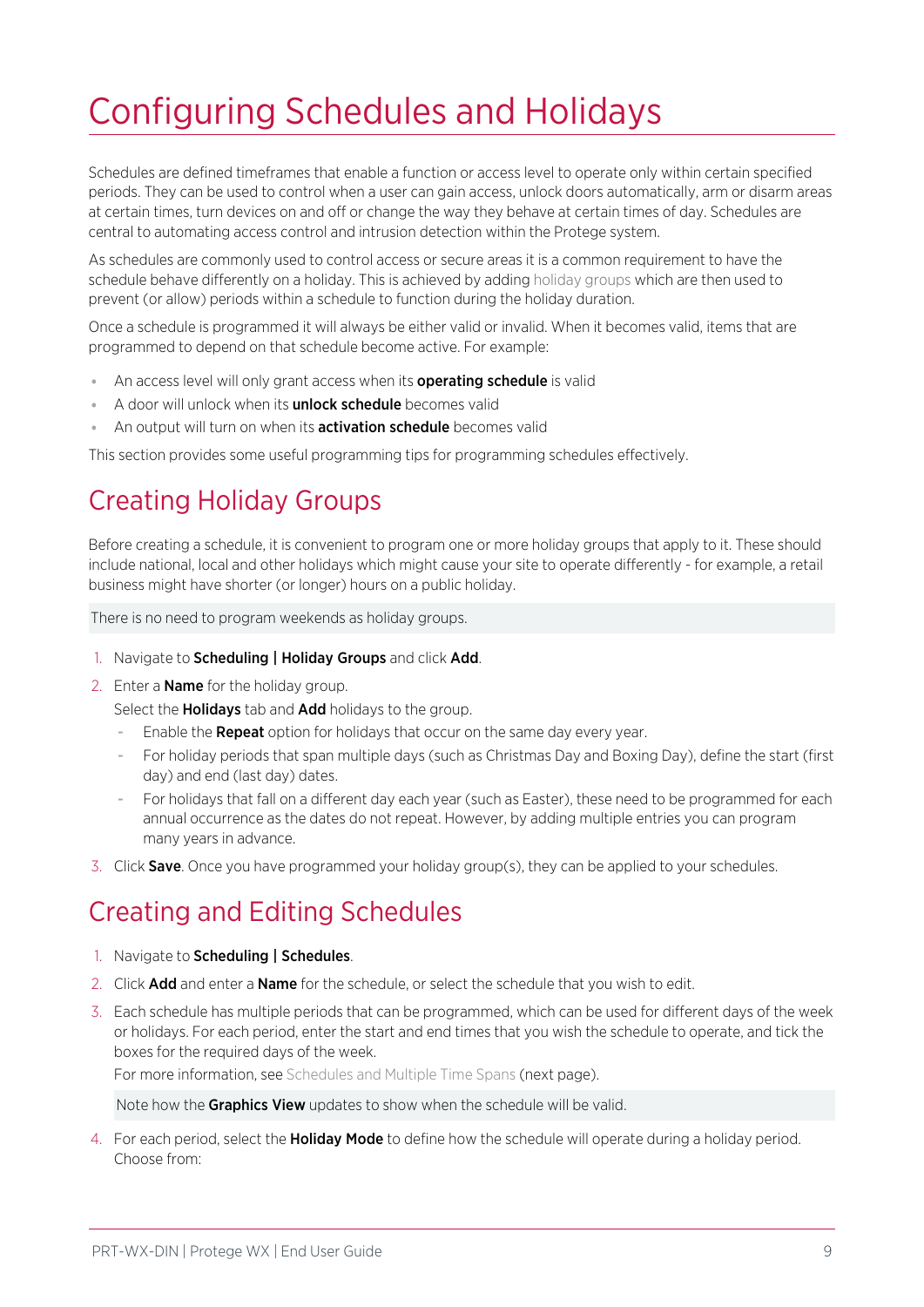- Disabled on Holiday: When selected, the period will not make the schedule valid on a holiday. In other words, if a door is programmed to unlock by this schedule, it will not unlock on a holiday when this option is selected. This is the default mode of operation for schedules
- **Enabled on Holiday**: When selected, the period will only ever make the schedule valid on a holiday. For example, a user might have different access hours on a holiday compared to a normal day.
- Ignore Holiday: When selected, the period will make the schedule valid regardless of whether the day is a holiday or not. For example, the manager might be able to access the building at all times, holiday or not.
- 5. Select the Holiday Groups tab. Click Add and select the holiday groups you wish to apply to the schedule.

This tells the schedule which days are holidays, but it does not tell the schedule what to do if it is a holiday. This is defined by the **Holiday Mode** above.

<span id="page-9-0"></span>6. Click Save to finish creating your schedule.

### Using a Schedule to Automatically Unlock a Door

Assigning an unlock schedule to a door will determine when that door will unlock. For example, if you have an office entry door that you need to unlock at 8am and lock again at 5pm, you would create a schedule for the opening hours, then assign that schedule to the door.

- 1. Navigate to **Programming | Doors**.
- 2. Choose the door you wish to control and set the **Unlock Schedule**.
- 3. Save your changes.

In many cases, you'll also need to prevent the door from unlocking if nobody turns up for work. A simple way to achieve this is using the Schedule Operates Late to Open feature.

4. Select the **Options** tab and enable the **Schedule Operates Late to Open** option and save your changes.

This prevents the door from unlocking until the first user accesses the door.

<span id="page-9-1"></span>There are many other door options that can be programmed, but these are outside the scope of this guide. For further assistance, and before making changes, we recommend you talk to your installer.

### Using a Schedule to Control User Access

Schedules are used to control **when** a user can do something. Assigning an operating schedule to an access level determines when the access level is valid and when users can access the options programmed within the access level.

- 1. Navigate to Users | Access Levels.
- 2. Select the access level you wish to add the schedule to, and set the Operating Schedule.
- 3. Save your changes.

You can also assign a schedule to the doors within an access level (see [page 7\)](#page-6-4) to restrict access to the hours defined, and/or to the area groups to restrict arming/disarming to a specific period. This provides more flexibility by allowing you to define access at a more granular level. For example, you may wish to restrict access to one group of doors to scheduled office hours, but permit access to another group outside these hours.

<span id="page-9-2"></span>There are many other uses for schedules. For further assistance, we recommend you talk to your installer.

## Schedules and Multiple Time Spans

There may be times when schedules need to turn on and off more than once, or at different times on different days. Each schedule has 8 periods to allow for these scenarios.

Below are some examples of when you might use this.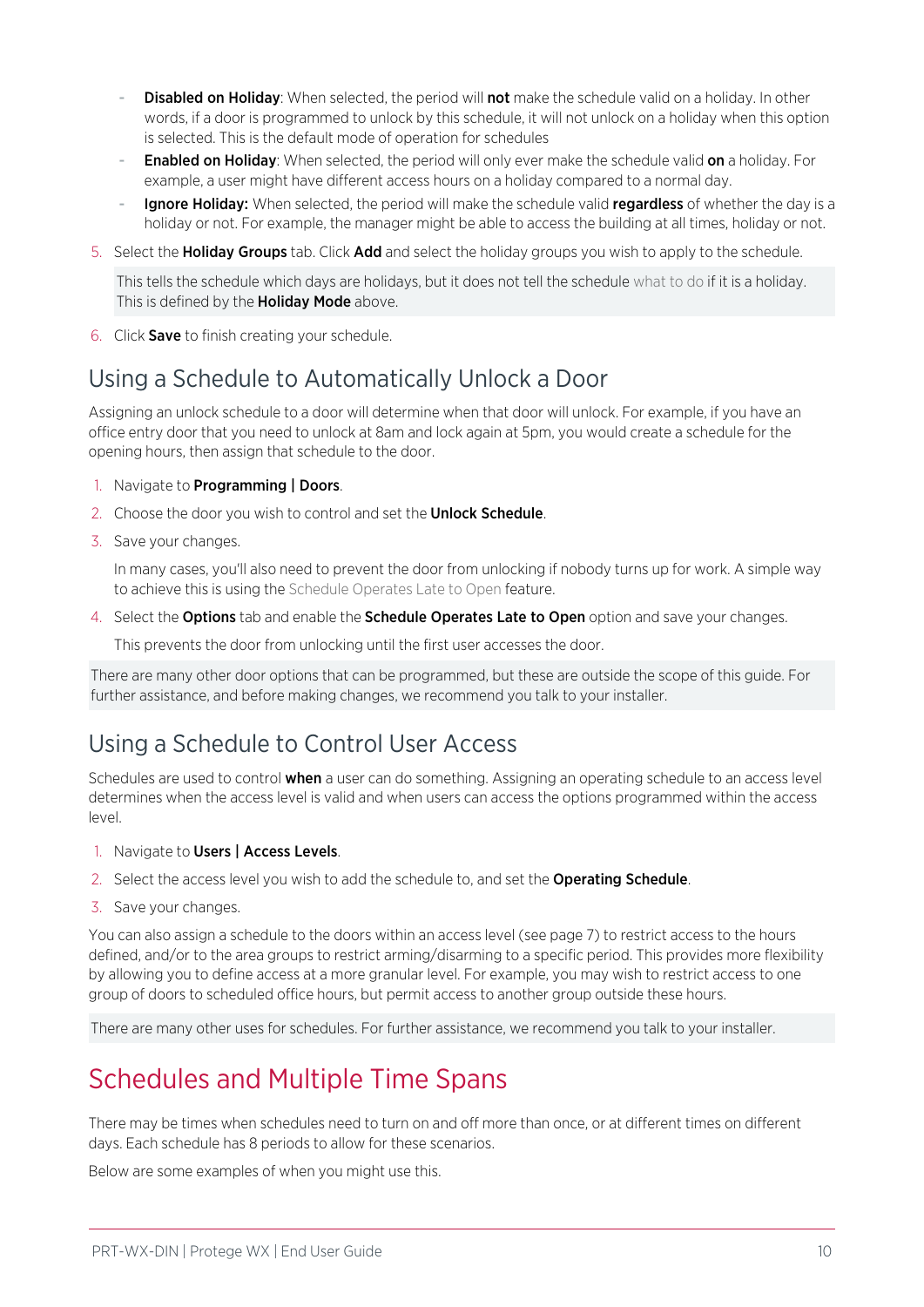### <span id="page-10-0"></span>Different Hours for Weekends

Premises may need to open for shorter (or longer) hours on a weekend.

<span id="page-10-1"></span>To set this up, simply add a second period with shorter hours and select the relevant day(s).

### Different Hours on a Holiday

In some installations, especially retail, a schedule must still operate on a holiday but may do so for shorter or longer hours.

<span id="page-10-2"></span>To set this up, simply set up another period with the required days and times, and set the **Holiday mode** to Enabled on holiday.

### Multiple Periods in a Single Day

Sometimes multiple periods are required in a single day. Consider a movie theater where there are multiple session times, so the doors must be unlocked during certain periods.

<span id="page-10-3"></span>Set as many separate periods for the same day(s) as required.

### Overlapping Periods

<span id="page-10-4"></span>Where periods overlap, the schedule will take the sum of all periods.

### Overnight Schedules

Where a schedule is required to operate overnight, enter a start time, but leave the end time as 12:00 AM. This results in the period being valid from the start time until midnight.

Now program a second period to start at midnight and continue until the end of the shift. By extending the days that the period is valid, we can create an overnight Monday to Friday shift.

<span id="page-10-5"></span>The graphics view is useful for providing a visual representation of when the schedule is valid.

## Rules for Schedules and Holidays

If you program times and days into a schedule but don't do anything else, the schedule will **always** operate.

For a holiday to prevent the schedule from becoming valid, the following must have been programmed:

- 1. The holiday must be programmed in a holiday group.
- 2. That holiday group must be applied to the schedule in the **Holiday groups** tab.
- 3. The **Holiday mode** for the schedule period must be set to Disabled on holiday.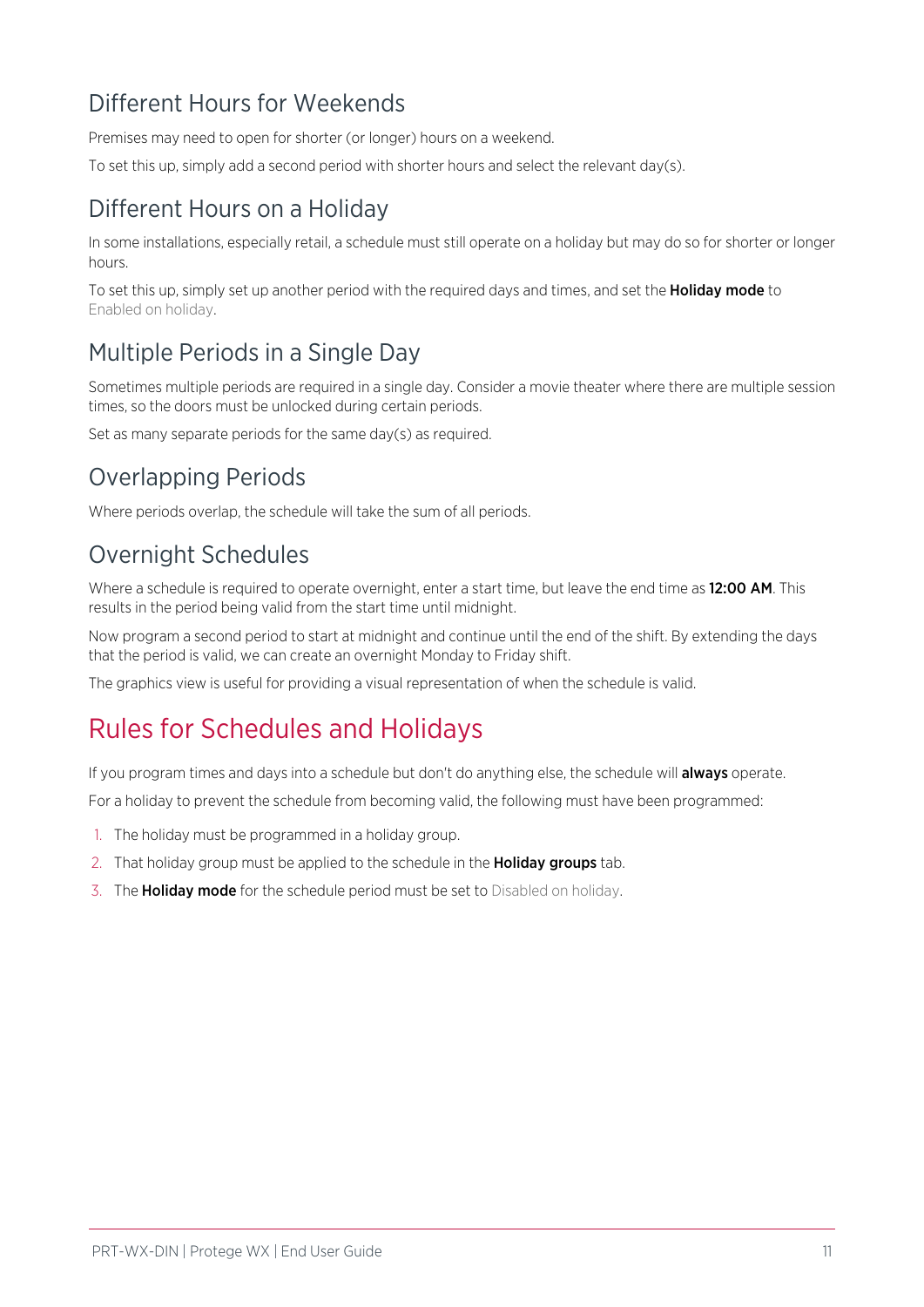# <span id="page-11-0"></span>Working with Reports

<span id="page-11-1"></span>Event reports allow an operator to create, view and export customized reports based on users, doors and areas.

# Creating an Event Report

1. Navigate to Monitoring | Reporting | Event Reports and enter a Name for the report.

A name is only required if you wish to save the report. If you simply wish to view events as they happen, entering a name is optional.

- 2. Enter a valid Start Date and End Date.
- 3. To include all events, simply click Save, View or Export.
	- -or-

To filter based on users, door and/or areas, use the additional tabs. A number of common reporting scenarios, and the filter criteria required, are outlined below.

The limit on the number of records you can select is 1500. If you select more than this number of records and attempt to save the report you will see an error. Due to a known limitation it is not possible to remove excess records and save the report again; you will need to recreate the report from scratch.

- 4. Click **View** to display the relevant events.
- 5. Click Export to save the events in CSV format, enabling you to extract event data which can then be formatted and manipulated as required.

<span id="page-11-2"></span>Depending on your browser settings, you may be prompted to save the file. Otherwise, will be automatically downloaded automatically to your Downloads folder.

## Common Reporting Scenarios

The following scenarios cover common reporting requirements and the options to select:

- To view the activity of a particular **user or users**, define a date/time range and select the relevant users.
- To view activity at a particular **door or doors**, define a date/time range and select the relevant doors.
- To determine whether a **specific user has gained access to a particular door**, define a date/time range and select the relevant user and door.
- **To determine which user has armed or disarmed an area**, define a date/time range and select the relevant area.
- To determine whether a specific user has armed or disarmed a particular area, define a date/time range and select the relevant user and area.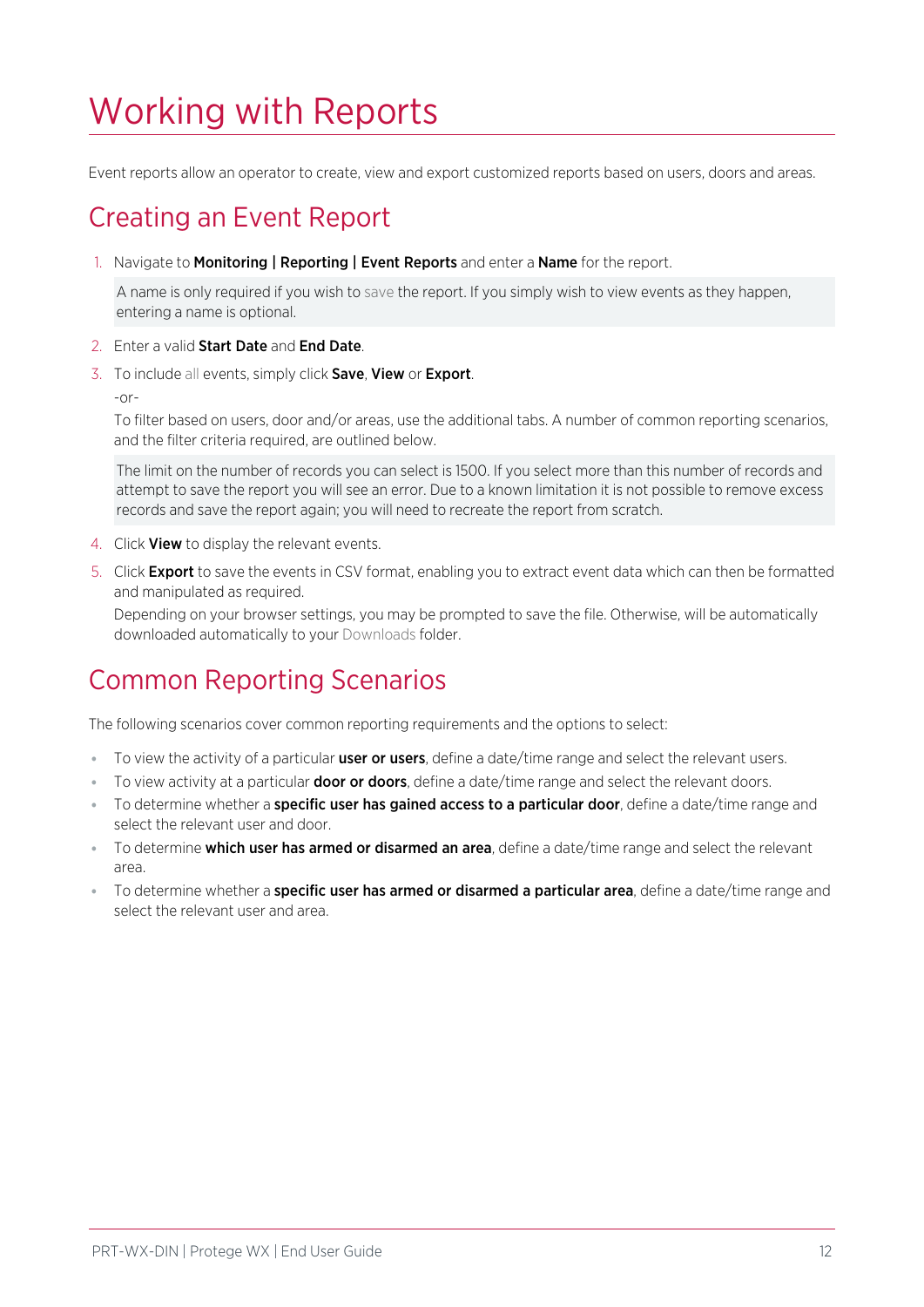# <span id="page-12-0"></span>Using a Keypad to Arm/Disarm your System

Keypads are typically located near an entrance or door to allow areas within the system to be armed and disarmed.

The following instructions provide an overview of the keypad and how it is used to arm and disarm your system. There are a number of keypad features that are only available when the option has been enabled by your installer. Your installation company or security professional can provide you with further information on these features.

<span id="page-12-1"></span>For further information, see the user manual for your keypad model.

## Status Indicators

The keypad features three status indicator lights showing the condition of the Protege system.



#### Power Indicator

When the power indicator on, the system is powered and operating normally. If there is a complete power failure this indicator will be **off**.

### Armed / Alarm Indicator

When the armed/alarm indicator is *flashing* the system is in alarm and you need to enter your user code to silence the alarm. When on, the system is armed.

This indicator is programmable and may not function as described here. Verify the operation with your installation company or security professional.

#### Disarmed Indicator

When the disarmed indicator is on the system is disarmed. Alternatively, when the disarmed indicator is on the system may be ready to arm (all inputs are secure). Enter your user code to arm.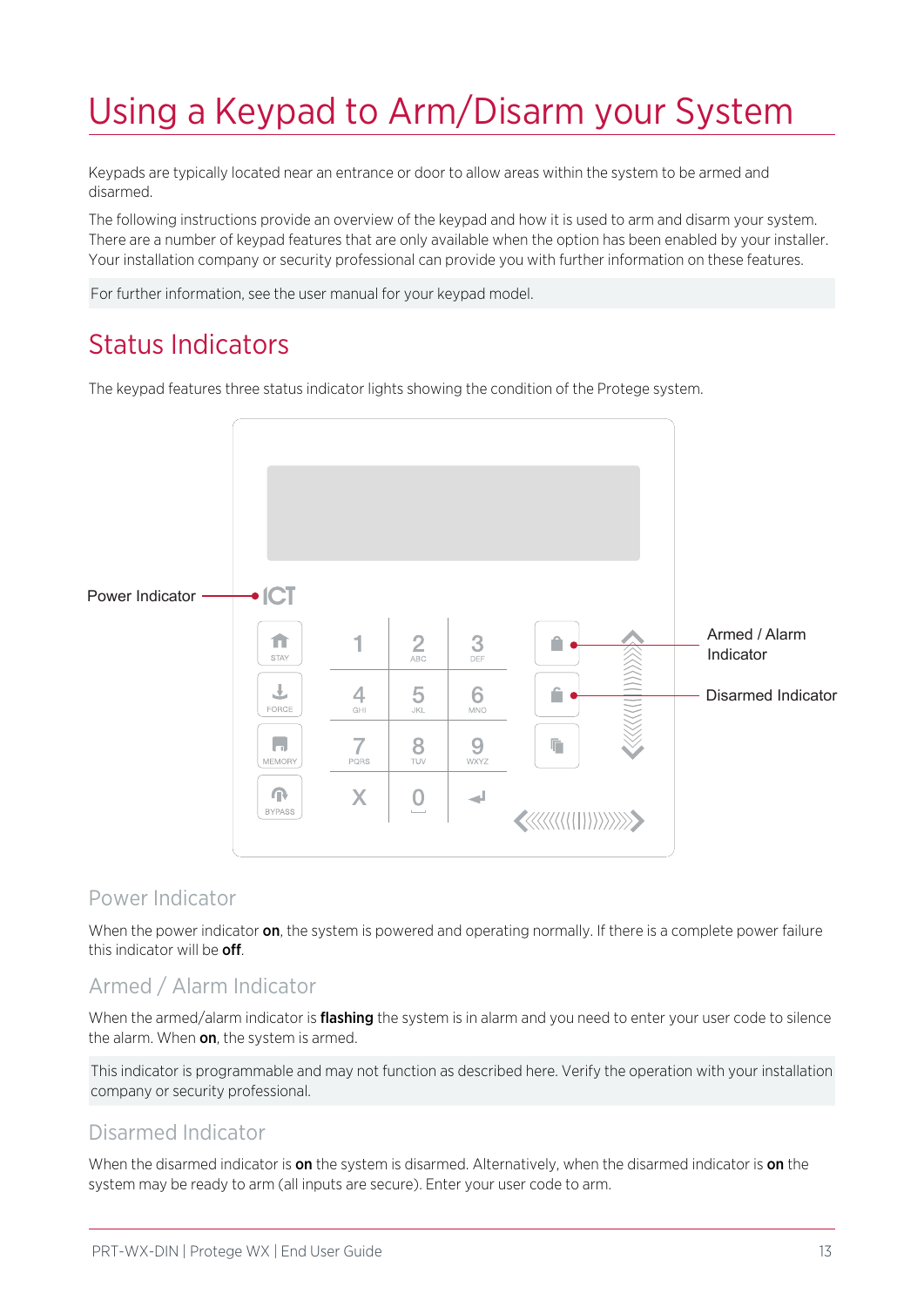This indicator is programmable and may not function as described here. Verify the operation with your installation company or security professional.

### Confidentiality Mode

<span id="page-13-0"></span>Keypads include a confidentiality mode where all lights (Power, Disarm, Arm and LCD backlight) will turn off when the keypad is not in use. Confidentiality mode may be enabled by your installer.

# Audible Feedback

When a key is pressed, a short audible tone is generated. Other tones are generated when certain functions are performed.

### Confirmation Tone

When an operation has been successfully completed, the keypad generates a sequence of four audible tones.

#### Rejection Tone

When the system times out or when an operation is incorrectly entered, they keypad generates an audible tone for three seconds.

If required, audible tones can be silenced by pressing and holding the [CLEAR] key for 3 seconds. This option must be enabled by your security professional or system administrator.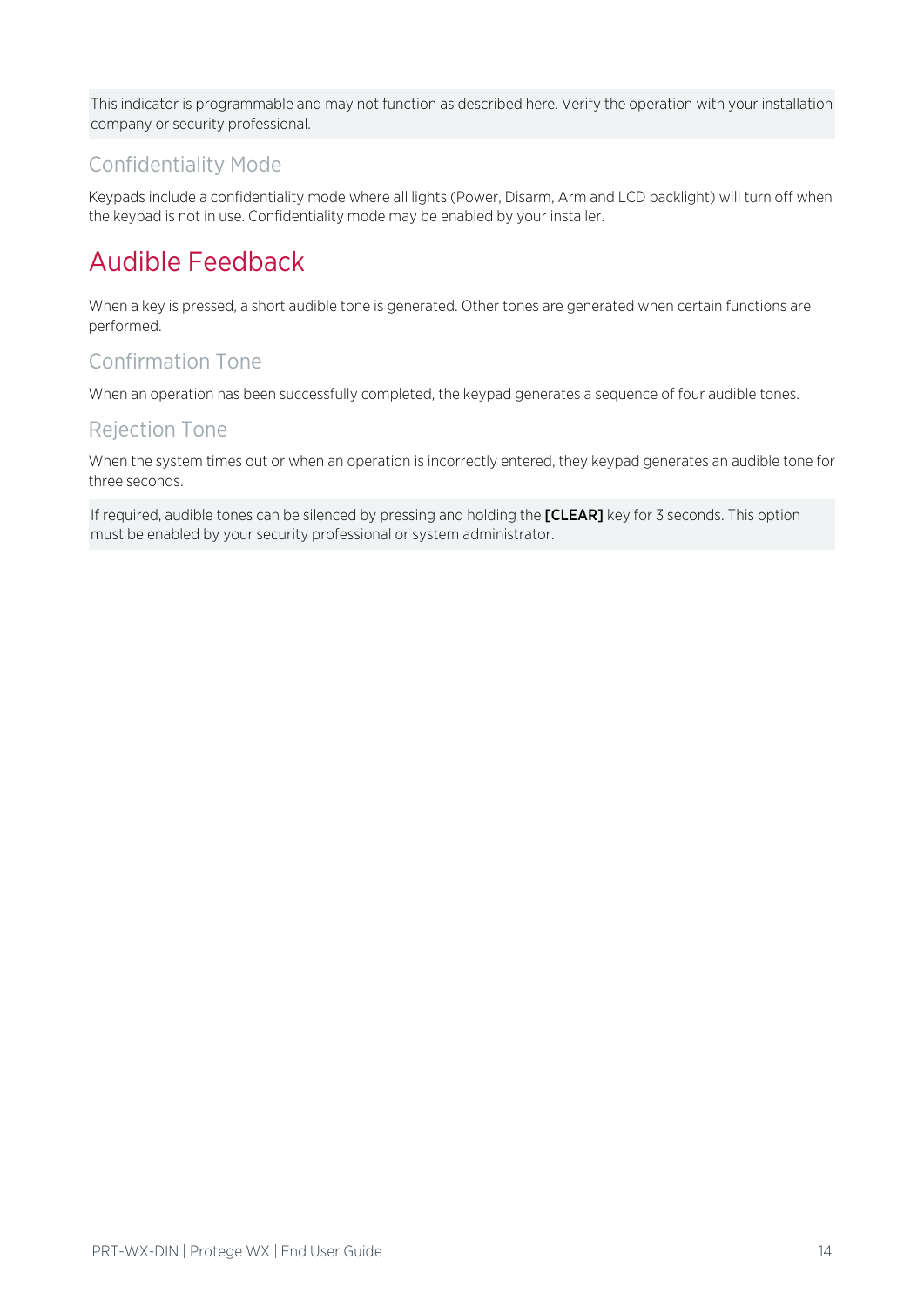# <span id="page-14-0"></span>Keypad Functions

| Key                  | <b>Function</b>                                                                                                                                                                                                 |
|----------------------|-----------------------------------------------------------------------------------------------------------------------------------------------------------------------------------------------------------------|
| $O - 9$              | The primary function of the numeric keys is to enter user codes. When controlling devices the [1] key<br>turns the device on, the [2] turns the device off, and in the on state the [3] key latches the device. |
|                      | The [ARM] key is used to start the arming process for an area.                                                                                                                                                  |
|                      | The [DISARM] key is used to silence alarms, disarm the area, and cancel an arming sequence.                                                                                                                     |
|                      | The $[MEMU]$ key is used to access the menu and can be followed by menu shortcut selection key(s)<br>that represent a menu item.                                                                                |
|                      | When the [MENU] key is held for 2 seconds, the keypad will recognize it as the [FUNCTION] key,<br>which can be programmed to unlock a door.                                                                     |
|                      | The [STAY] key is used to initiate the stay arming process for an area.                                                                                                                                         |
|                      | The [FORCE] key is used to force arm an area.                                                                                                                                                                   |
|                      | The [MEMORY] key will take a user directly to the memory view menu.                                                                                                                                             |
|                      | The [BYPASS] key can be pressed when an area is breached during an arming process to bypass the<br>displayed input.                                                                                             |
|                      | The <b>[CLEAR]</b> key will log off the user currently logged in to the keypad. When pressed while not<br>logged in the display will be refreshed.                                                              |
|                      | The [ENTER] key is used to confirm an action on the keypad, acknowledge memory and alarm<br>information, and move to the next programming screen.                                                               |
| ARROW<br><b>KEYS</b> | The arrow keys are used to scroll the menu, move the focus of a program window to the next screen,<br>and move the cursor when programming or editing values.                                                   |

# <span id="page-14-1"></span>Logging in to the Keypad

### Single Credential Login

#### 1. To log in, enter your PIN code and press [ENTER].

Once a valid PIN is entered you will be presented with a welcome screen, area status or available menu.

#### Dual Credential Login

You may need to enter dual credentials to log in to the keypad, if this has been configured by your installer.

- 1. To log in using dual credential authentication, enter your User ID credential code and press [ENTER].
- 2. When prompted, enter your PIN code and press [ENTER].

Once a valid PIN is entered you will be presented with a welcome screen, area status or available menu.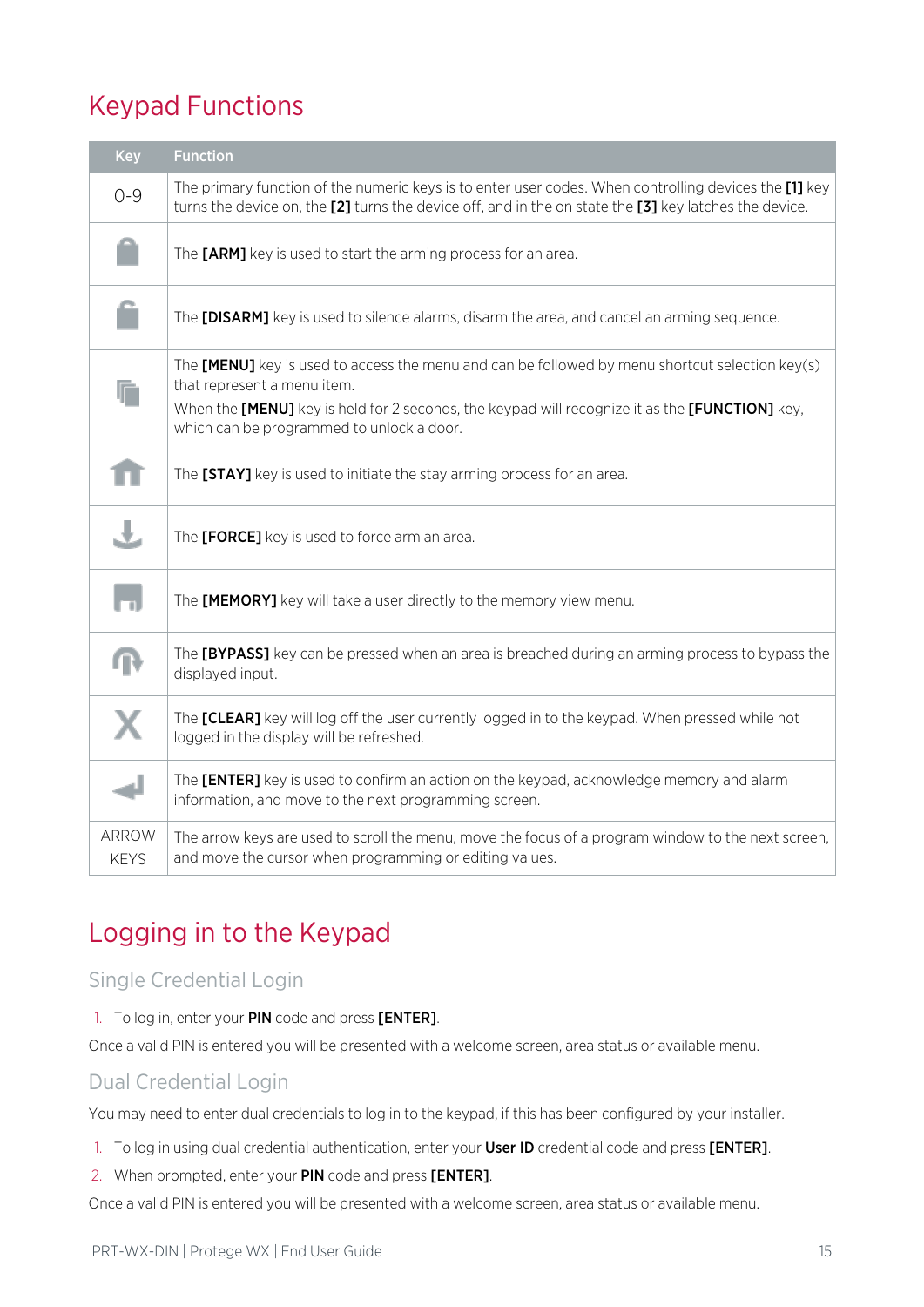If the Lock Keypad On Excess Attempts option has been enabled on your system, entering an invalid login three times will lock the keypad for a short period, preventing further login attempts by any user. The lockout time is defined under the keypad programming.

### <span id="page-15-0"></span>Logging Off

You are automatically logged out after a short period of inactivity, or if the **[CLEAR]** key is pressed while you are logged in.

The period of inactivity is defined by the installer. Even if the system has been programmed to automatically log you out, it is good security practice to get into that habit of logging out when you walk away from the keypad. This prevents unknown parties from using your login to disarm the area.

# <span id="page-15-1"></span>Arming Your System

When leaving your building, you will need to arm (or activate) the areas within your system. You may have a single area or multiple areas that can be armed independently.

- 1. Enter your **[USER CODE]** and press **[ENTER]** to login to the system.
- 2. A greeting is displayed. Press any key to continue or wait for the greeting to time out.
- 3. An area and status will be displayed. If you have access to more than one area, use the up and down keys to scroll through the available areas and locate the area you wish to arm.
- 4. Press the **[ARM]** key to start the arming process.
- 5. The system checks that all inputs (such as motion detectors and door latches) are closed before beginning to arm the area. If you attempt to arm the system while an input is open, the keypad will emit a beep and display a warning message onscreen. You will either need to close the input before you can proceed with arming the system, or you can choose to **bypass** the input.

Bypassing an input tells the system to temporarily ignore that input until the next time the system is armed. For example, you may wish to disarm a sensor in a room where you're making repairs or renovations, or keep a window open to allow fresh air in.

- 6. To bypass an open input, press [BYPASS]. A prompt appears advising that the system has a number of bypassed inputs. Press [ARM] to confirm the action or [DISARM] to halt the arming process and return the area to the disarmed state.
- 7. The area will begin the exit delay. This provides you with enough time to exit the area before the system arms completely. The keypad and/or card reader will beep during the exit delay period.
- <span id="page-15-2"></span>8. Press [CLEAR] to log out. Leave the area before the exit delay finishes and the area is armed.

### Stay Arming an Area

Stay arming is an option that must be enabled by your installer.

Stay arming allows you to remain in an area while it is partially armed. Selecting this mode only arms the exterior sensors and not the interior ones, allowing you to freely move around inside without setting the alarm off. For example, if you are working late, you can arm a portion of the building to protect the windows and doors without arming other inputs.

- 1. Enter your [USER CODE] and press [ENTER] to log into the system.
- 2. A greeting is displayed. Press any key to continue or wait a few seconds for the greeting to timeout.
- 3. Press the **[STAY]** key to start the stay arming process.
- 4. The system checks that the exterior sensors in the area are closed while bypassing the interior sensors.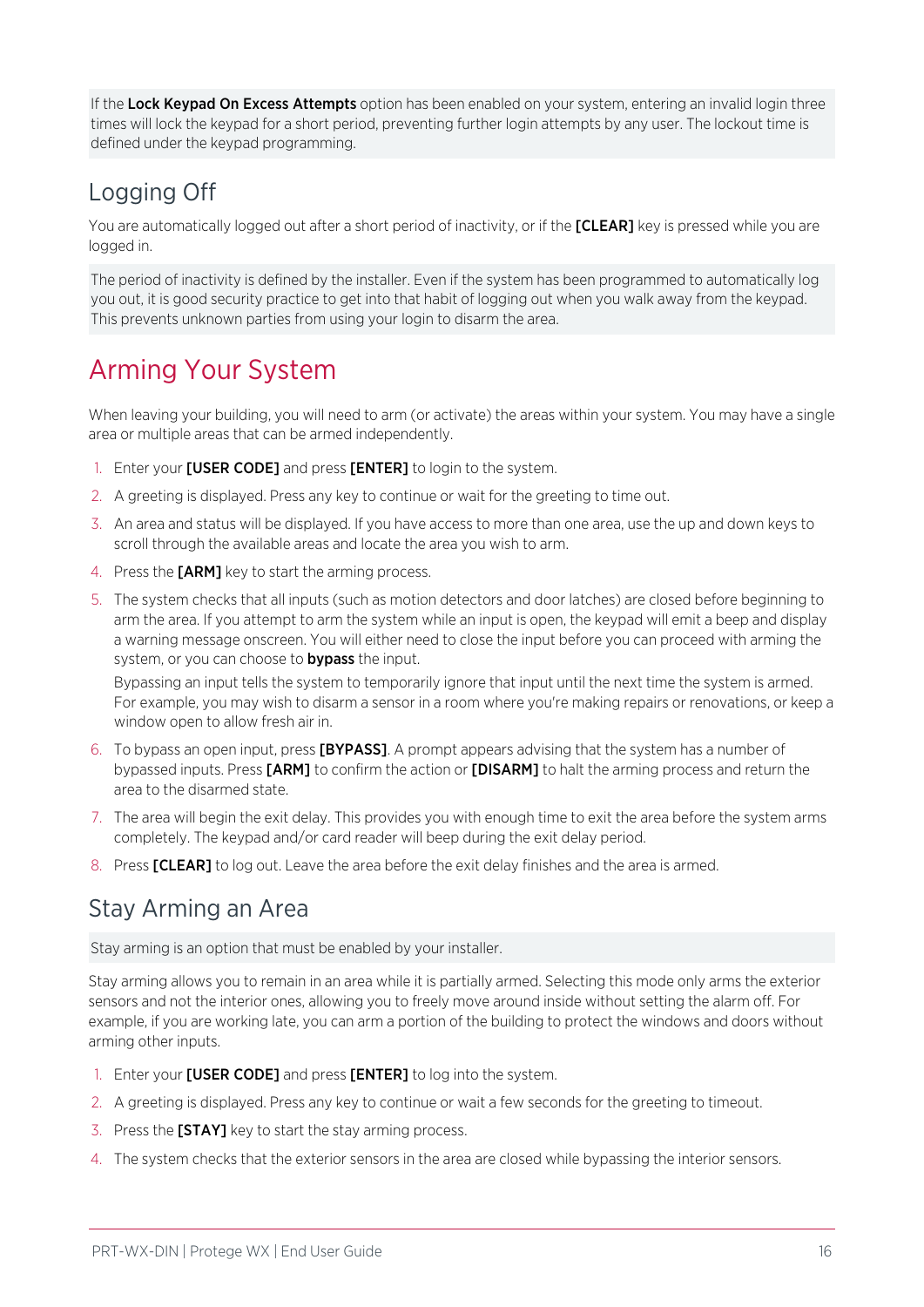<span id="page-16-0"></span>5. If all the exterior inputs are closed, the area goes into exit delay. Once the exit delay time has elapsed, the area is stay armed.

## Force Arming an Area

Force arming is an option that must be enabled by your installer.

Force Arming allows you to arm the system without waiting for all the inputs in the system to close. It is commonly used when a motion detector is monitoring the space where the keypad is located. If the motion detector has been programmed as a force input, the system will allow you to arm the area even if the input is open. When you leave the range of the motion detector, the input will close and the system will start to monitor it.

- 1. Enter your [USER CODE] and press [ENTER] to log into the system.
- 2. A greeting is displayed. Press any key to continue or wait a few seconds for the greeting to timeout.
- 3. Press the [FORCE] key to start the force arming process.
- 4. The system checks that the inputs in the area are closed, automatically skipping any open inputs that can be force armed.
- <span id="page-16-1"></span>5. If all the inputs are closed, the area goes into exit delay. Once the exit delay time has elapsed, the area is force armed.

# Disarming Your System

Upon entering the premises, you will need to disarm (or deactivate) the system.

Entry points, such as the front door, are programmed with an entry delay time. When an entry point is opened, the keypad will emit a continuous audible tone until you disarm the system. Your system will not generate an alarm until this timer elapses.

- 1. Enter your [USER CODE] and press [ENTER] to login to the system.
- 2. A greeting is displayed. Press any key to continue, or wait a few seconds for the greeting to time out.
- 3. An area and status will be displayed. If you have access to more than one area, use the up and down keys to scroll through the available areas and locate the area you wish to disarm.
- 4. Press the [DISARM] key to disarm the area.

<span id="page-16-2"></span>If an alarm has been triggered while your system was armed, a message is displayed onscreen. To acknowledge an alarm, simply press [ENTER] and continue with the disarming process.

# Entering a Duress Code

If you are forced to arm or disarm your system or unlock a door, you can enter a **duress code**, which will complete the action and immediately transmit a silent alert message to the monitoring station.

Depending on how your system has been configured, you may have one of two common types of duress code:

- ⦁ A designated user duress code which applies generally to the whole site.
- ⦁ A specific duress code which is equal to your regular user code plus one. For example, if your pin was 1234, the duress code would be 1235.

Note that the +1 counter applies to the last digit only. This means if the user pin is 1239, the pin to trigger a duress code would be 1230.

Duress code functions must be enabled before they can be used. Your installer can confirm which of these options have been configured and provide you with further operating instructions.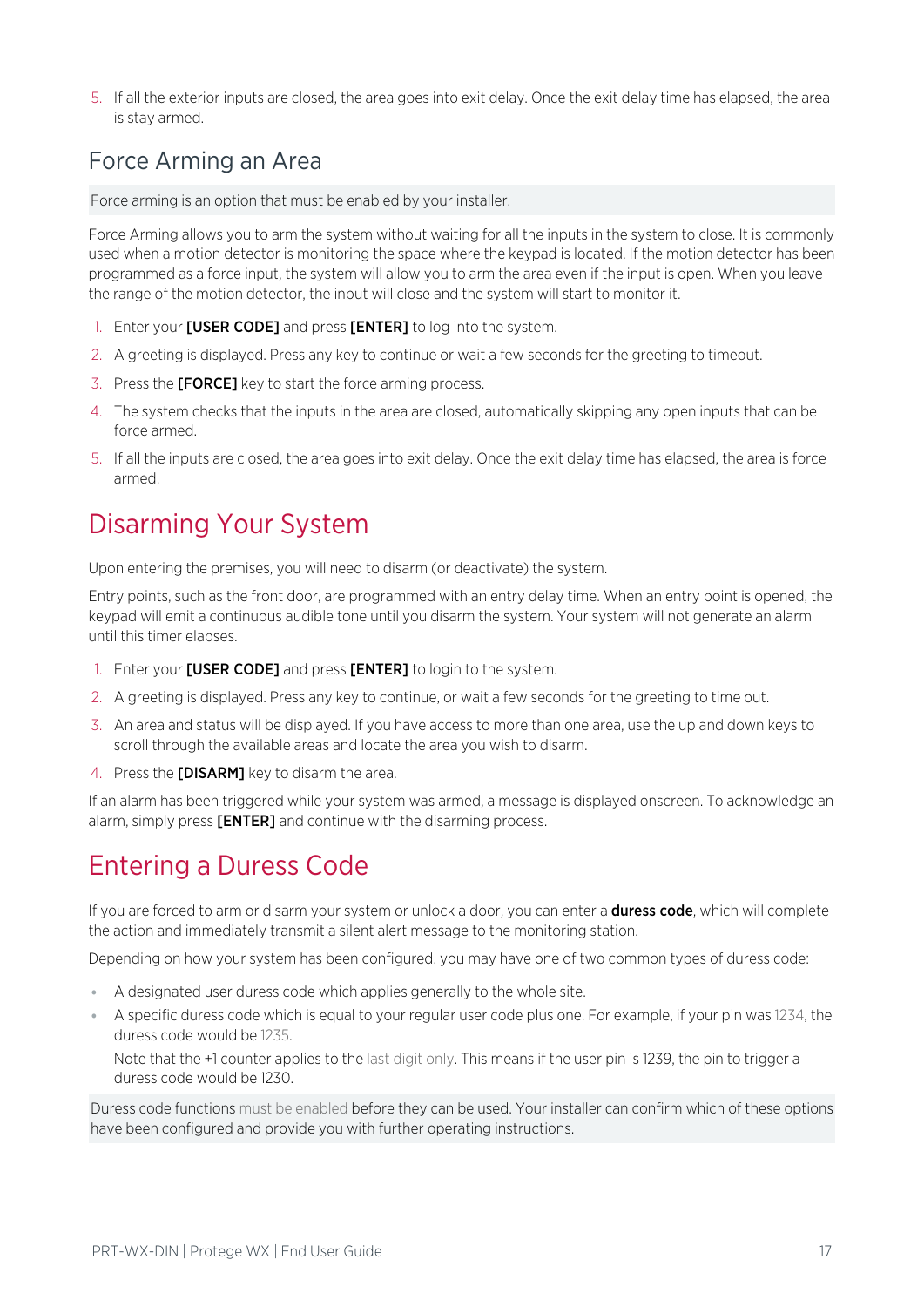# <span id="page-17-0"></span>Acknowledging an Alarm

Alarms are stored in memory until they have been acknowledged.

- ⦁ To acknowledge an alarm, simply press [ENTER] and continue with the disarming process.
- ⦁ If you proceed with disarming without acknowledging the alarm, you can view it later by pressing [MENU] + [MEMORY] and [ENTER] then using the arrow keys to view the details. Press [ENTER] to acknowledge and clear the alarm from memory.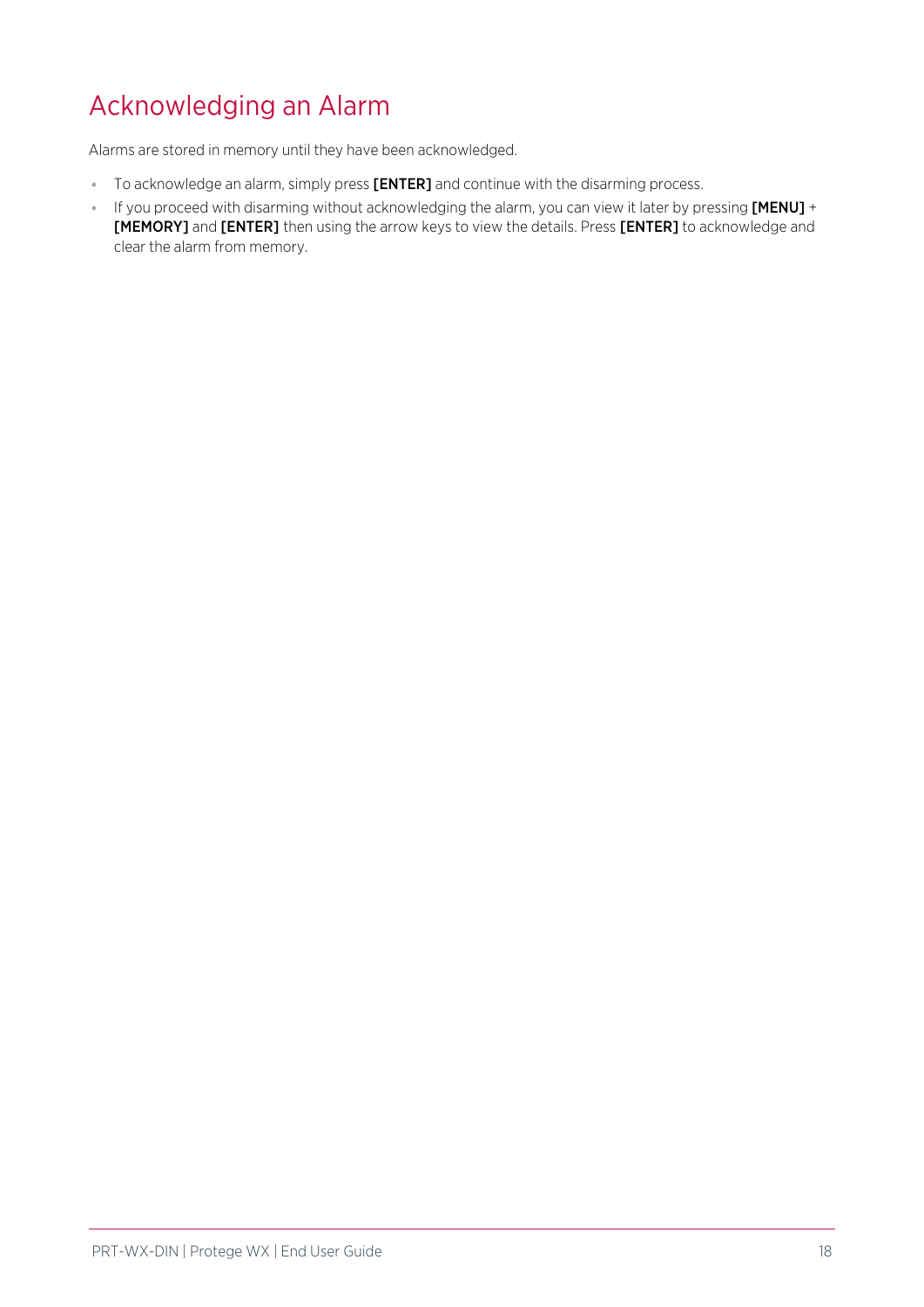# <span id="page-18-0"></span>Using Card Readers

Proximity readers work by constantly emitting a short range radio frequency (RF) field. When an access card comes within range of this field, an integrated chip within the card transmits a card number back to the reader. The reader sends these details to the security system, which grants or denies you access based on your permissions.

# <span id="page-18-1"></span>Presenting Cards

It can help if you think of a card reader as a security guard. When requesting access, the reader needs to be shown your credentials, much like a security guard might inspect an ID card. To gain access to an area via a door with an access card reader, you simply present your access card to the reader.

## <span id="page-18-2"></span>Card Types

There are a number of options for modern proximity cards - 125kHz, MIFARE and DESFire. While there is little visible difference between the various card types, what happens behind the scenes is quite different.

Historically, card based access control systems were built around a card with a magnetic stripe that required a swipe action through a magnetic card reader to gain access to a door. These cards had a number of disadvantages, including a high wear rate and very low security.

Newer proximity technology allows cards to be read without physically contacting the reader, and apart from the frequency that is used to transmit data, there are key differences in security and the card read range.

- ⦁ 125kHz cards offer a good read range (around 10cm) and a short read time, which means you can effectively present, swipe, or wave your card in the general direction of the reader to get a successful read.
- ⦁ MIFARE has a slightly reduced read range (around 7cm) and a longer read time, which means that generally a MIFARE card cannot be simply swiped or waved at a card reader, but must be presented.
- ⦁ DESFire is the highest standard of card security currently available, however it has a further reduced read range of 1-2cm. This means that a DESFire card must be firmly presented to the reader and held in place until access is granted. Waving or swiping a DESFire card will not result in a successful read.

<span id="page-18-3"></span>Discuss with your installer which access card technology is being used on your site.

# Entry Mode

Your installer will have programmed the doors in your system with an entry mode that controls how a door operates. These include:

- Card Only: A card badge is all that is required to unlock the door.
- **Card and PIN:** Both a card badge and PIN entry is required to unlock the door.
- **Card or PIN:** Either a card badge or a PIN entry can be used to unlock the door.
- **PIN Only:** A PIN entry is all that is required to unlock the door.

The mode used may vary according to your system requirements and may also be scheduled based on the time of day, allowing different security credentials to be used. For example, a door may be programmed to require card only access between standard office hours of 8am and 5pm, but require both card and PIN outside these hours for added security.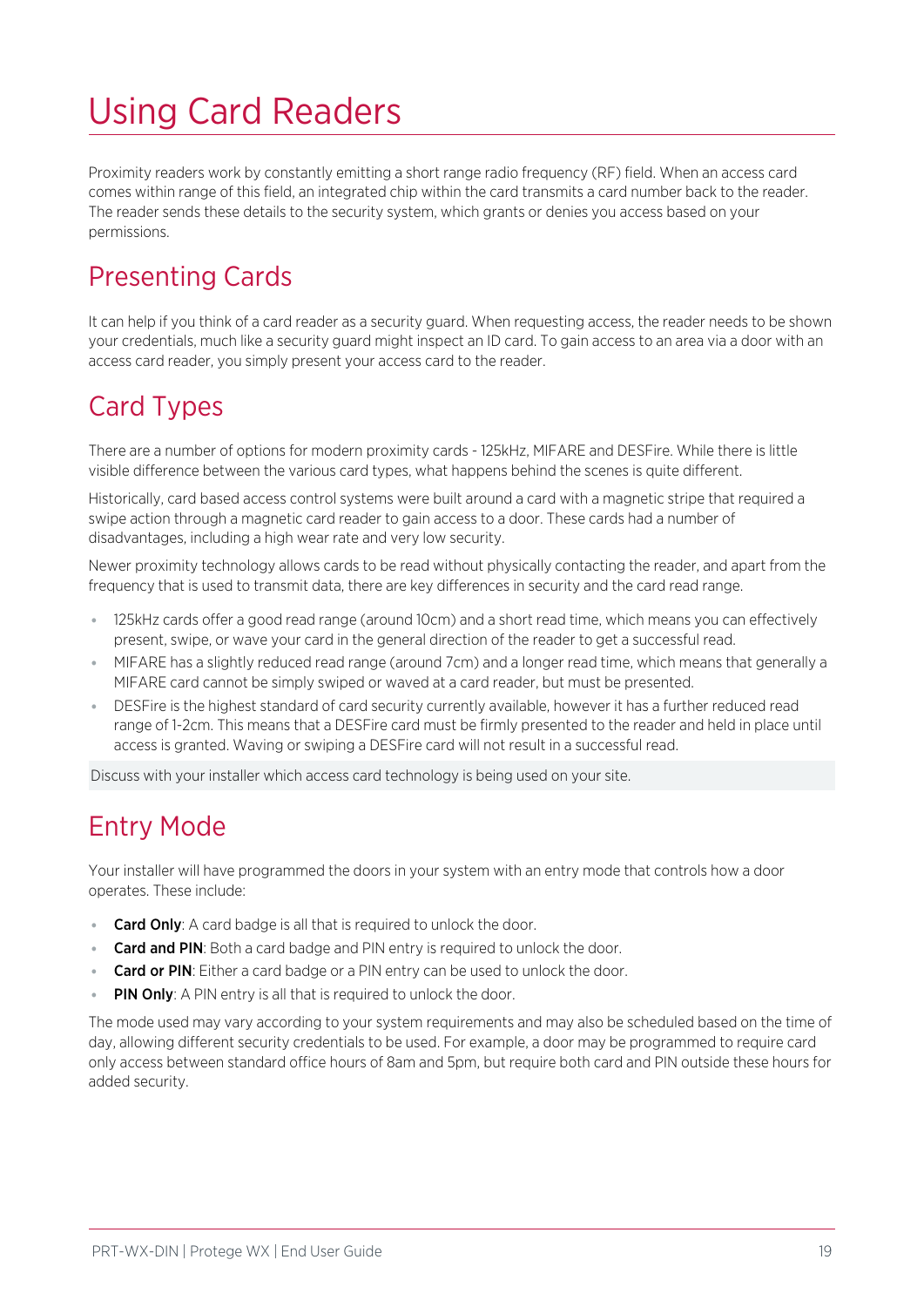# <span id="page-19-0"></span>Arming and Disarming from a Card Reader

Depending on how your system has been programmed, you may be able to disarm the area behind a door simply by badging your card to unlock the door. This removes the inconvenience of needing to disarm the area using a keypad after you enter.

Commonly, systems are configured to allow you to arm the area behind a door from a card reader also. There are a few common options:

- ⦁ Badge at the reader twice to arm the area.
- ⦁ Badge at the reader three times to arm the area.
- ⦁ Hold a button and badge at the reader to arm the area.

Your installer can confirm whether these options are enabled.